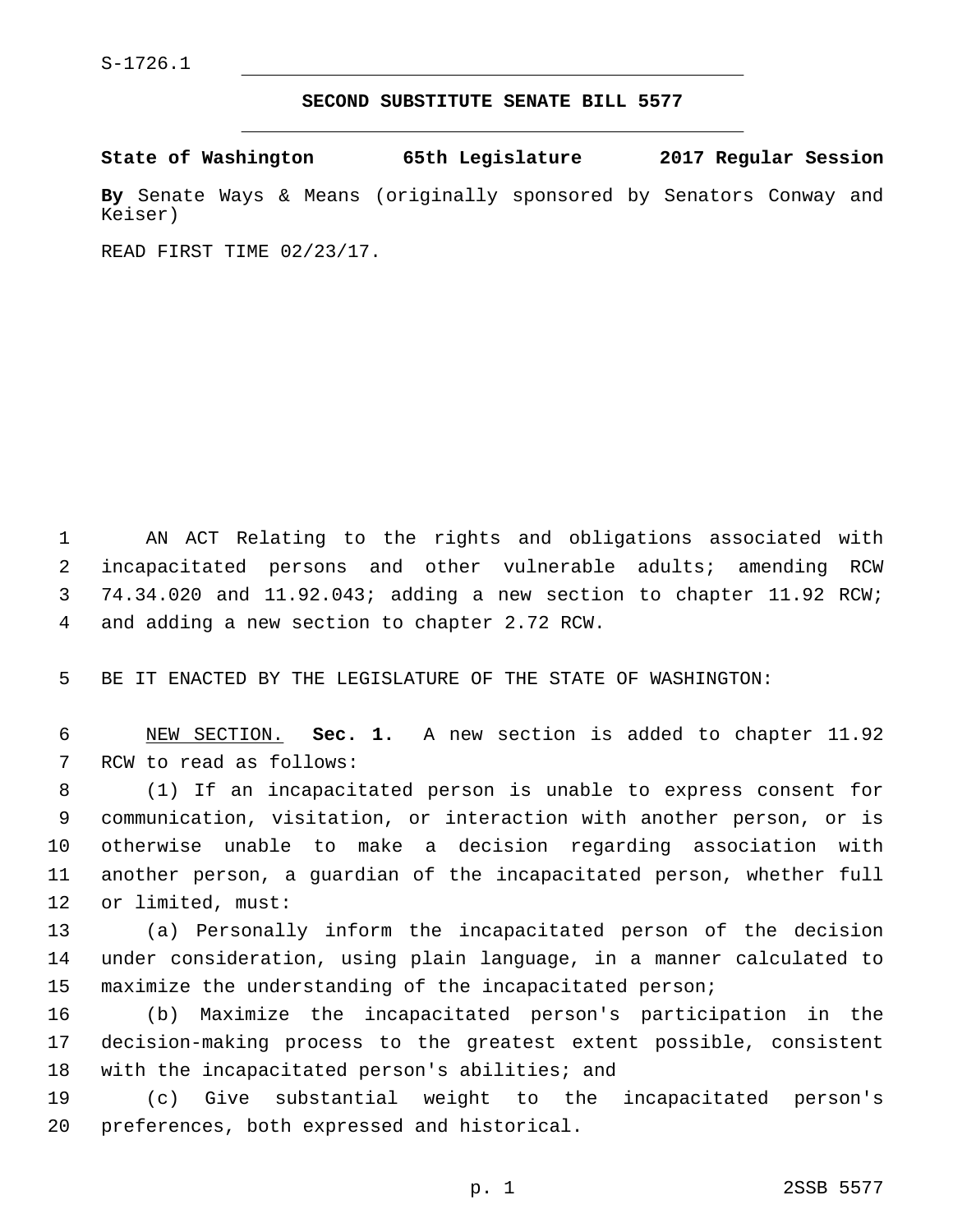(2) A guardian or limited guardian may not restrict an incapacitated person's right to communicate, visit, interact, or otherwise associate with persons of the incapacitated person's 4 choosing, unless:

 (a) The restriction is specifically authorized by the guardianship court in the court order establishing or modifying the guardianship or limited guardianship under chapter 11.88 RCW;

 (b) The restriction is pursuant to a protection order issued under chapter 74.34 RCW, chapter 26.50 RCW, or other law, that limits contact between the incapacitated person and other persons; or

 (c)(i) The guardian or limited guardian has good cause to believe that there is an immediate need to restrict an incapacitated person's right to communicate, visit, interact, or otherwise associate with persons of the incapacitated person's choosing in order to protect the incapacitated person from abuse, neglect, abandonment, or financial exploitation, as those terms are defined in RCW 74.34.020; 17 and

 (ii) Within fourteen calendar days of imposing the restriction under (c)(i) of this subsection, the guardian or limited guardian files a petition for a protection order under chapter 74.34 RCW. The immediate need restriction must remain in place until the court has heard and issued an order or decision on the petition.

 (3) A protection order under chapter 74.34 RCW issued to protect an individual subject to a guardianship as described in subsection  $(2)(c)(ii)$  of this section:

(a) Must include written findings of fact and conclusions of law;

 (b) May not be more restrictive than necessary to protect the incapacitated person from abuse, neglect, abandonment, or financial exploitation as those terms are defined in RCW 74.34.020; and

 (c) May not deny communication, visitation, interaction, or other association between the incapacitated person and another person unless the court finds that placing reasonable time, place, or manner restrictions is unlikely to sufficiently protect the incapacitated person from abuse, neglect, abandonment, or financial exploitation as 35 those terms are defined in RCW 74.34.020.

 **Sec. 2.** RCW 74.34.020 and 2015 c 268 s 1 are each amended to 37 read as follows:

 The definitions in this section apply throughout this chapter 39 unless the context clearly requires otherwise.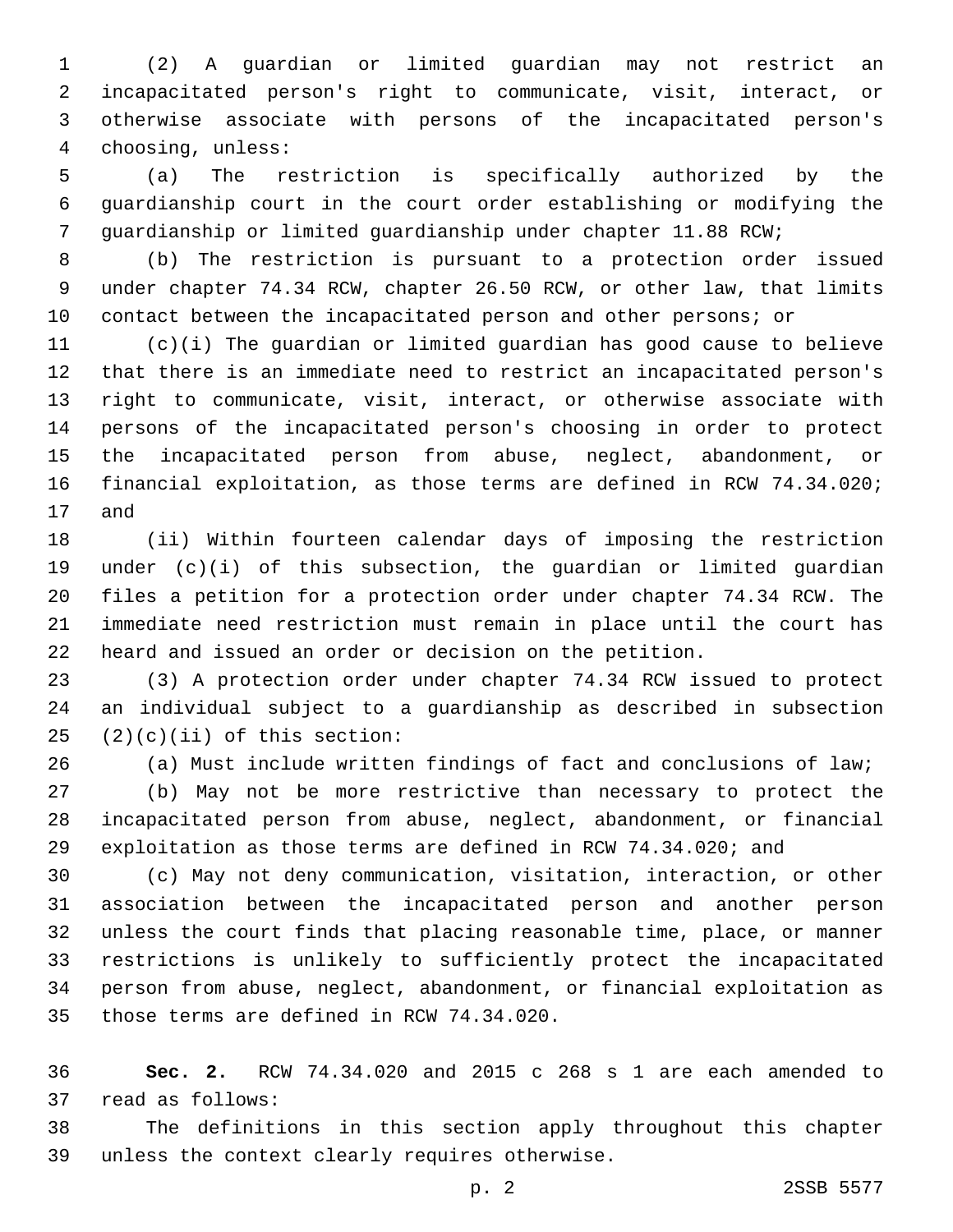(1) "Abandonment" means action or inaction by a person or entity with a duty of care for a vulnerable adult that leaves the vulnerable person without the means or ability to obtain necessary food, clothing, shelter, or health care.4

 (2) "Abuse" means the willful action or inaction that inflicts injury, unreasonable confinement, intimidation, or punishment on a vulnerable adult. In instances of abuse of a vulnerable adult who is unable to express or demonstrate physical harm, pain, or mental anguish, the abuse is presumed to cause physical harm, pain, or mental anguish. Abuse includes sexual abuse, mental abuse, physical abuse, and personal exploitation of a vulnerable adult, and improper use of restraint against a vulnerable adult which have the following 13 meanings:

 (a) "Sexual abuse" means any form of nonconsensual sexual conduct, including but not limited to unwanted or inappropriate touching, rape, sodomy, sexual coercion, sexually explicit photographing, and sexual harassment. Sexual abuse also includes any sexual conduct between a staff person, who is not also a resident or client, of a facility or a staff person of a program authorized under chapter 71A.12 RCW, and a vulnerable adult living in that facility or receiving service from a program authorized under chapter 71A.12 RCW, 22 whether or not it is consensual.

 (b) "Physical abuse" means the willful action of inflicting bodily injury or physical mistreatment. Physical abuse includes, but is not limited to, striking with or without an object, slapping, pinching, choking, kicking, shoving, or prodding.26

 (c) "Mental abuse" means a willful verbal or nonverbal action that threatens, humiliates, harasses, coerces, intimidates, isolates, unreasonably confines, or punishes a vulnerable adult. Mental abuse 30 may include ridiculing, yelling, or swearing.

 (d) "Personal exploitation" means an act of forcing, compelling, or exerting undue influence over a vulnerable adult causing the vulnerable adult to act in a way that is inconsistent with relevant past behavior, or causing the vulnerable adult to perform services 35 for the benefit of another.

 (e) "Improper use of restraint" means the inappropriate use of 37 chemical, physical, or mechanical restraints for convenience  $((\theta \cdot \mathbf{r}))_+$  discipline, or for the purpose of isolating a vulnerable adult, or in a manner that: (i) Is inconsistent with federal or state licensing or certification requirements for facilities, hospitals, or programs

p. 3 2SSB 5577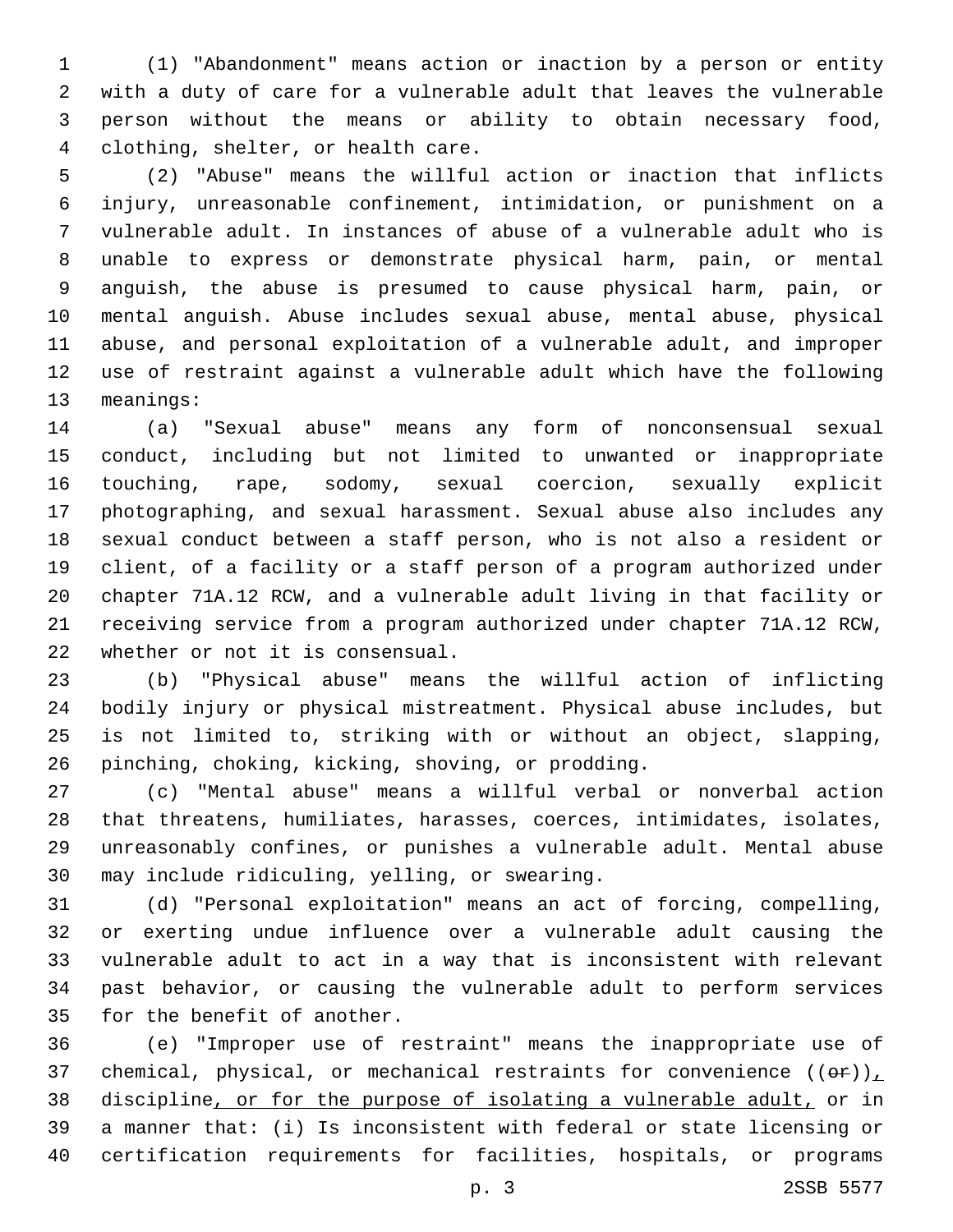authorized under chapter 71A.12 RCW; (ii) is not medically 2 authorized; or (iii) otherwise constitutes abuse under this section.

 (3) "Chemical restraint" means the administration of any drug to manage a vulnerable adult's behavior in a way that reduces the safety risk to the vulnerable adult or others, has the temporary effect of restricting the vulnerable adult's freedom of movement, and is not standard treatment for the vulnerable adult's medical or psychiatric 8 condition.

 (4) "Consent" means express written consent granted after the vulnerable adult or his or her legal representative has been fully informed of the nature of the services to be offered and that the 12 receipt of services is voluntary.

 (5) "Department" means the department of social and health 14 services.

 (6) "Facility" means a residence licensed or required to be licensed under chapter 18.20 RCW, assisted living facilities; chapter 18.51 RCW, nursing homes; chapter 70.128 RCW, adult family homes; chapter 72.36 RCW, soldiers' homes; or chapter 71A.20 RCW, residential habilitation centers; or any other facility licensed or 20 certified by the department.

 (7) "Financial exploitation" means the illegal or improper use, control over, or withholding of the property, income, resources, or trust funds of the vulnerable adult by any person or entity for any person's or entity's profit or advantage other than for the vulnerable adult's profit or advantage. "Financial exploitation" 26 includes, but is not limited to:

 (a) The use of deception, intimidation, or undue influence by a person or entity in a position of trust and confidence with a vulnerable adult to obtain or use the property, income, resources, or trust funds of the vulnerable adult for the benefit of a person or 31 entity other than the vulnerable adult;

 (b) The breach of a fiduciary duty, including, but not limited to, the misuse of a power of attorney, trust, or a guardianship appointment, that results in the unauthorized appropriation, sale, or transfer of the property, income, resources, or trust funds of the vulnerable adult for the benefit of a person or entity other than the 37 vulnerable adult; or

 (c) Obtaining or using a vulnerable adult's property, income, resources, or trust funds without lawful authority, by a person or entity who knows or clearly should know that the vulnerable adult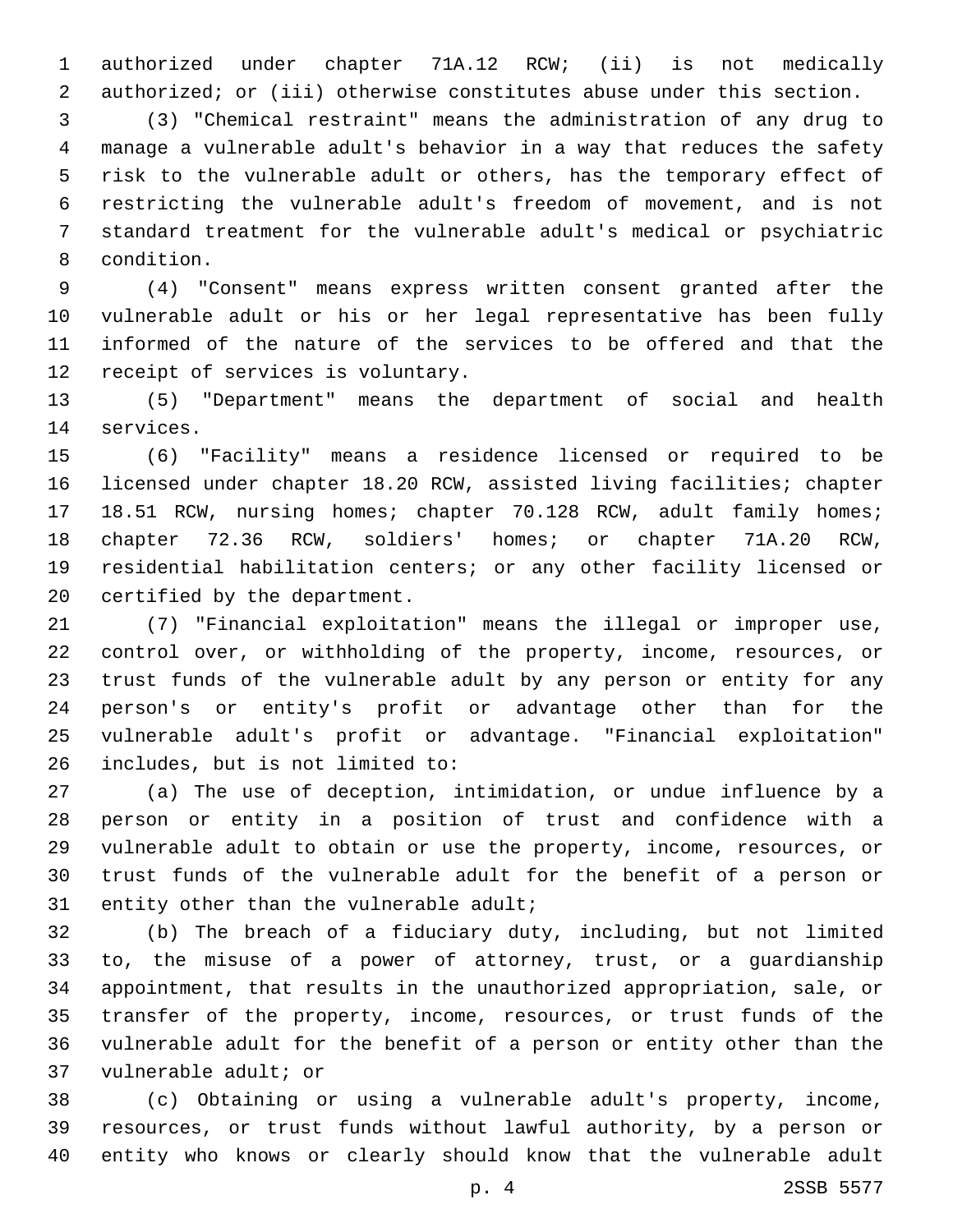lacks the capacity to consent to the release or use of his or her 2 property, income, resources, or trust funds.

 (8) "Financial institution" has the same meaning as in RCW 30A.22.040 and 30A.22.041. For purposes of this chapter only, "financial institution" also means a "broker-dealer" or "investment adviser" as defined in RCW 21.20.005.6

 (9) "Hospital" means a facility licensed under chapter 70.41, 71.12, or 72.23 RCW and any employee, agent, officer, director, or 9 independent contractor thereof.

 (10) "Incapacitated person" means a person who is at a significant risk of personal or financial harm under RCW 11.88.010(1) (a), (b), (c), or (d).

 (11) "Individual provider" means a person under contract with the department to provide services in the home under chapter 74.09 or 15 74.39A RCW.

 (12) "Interested person" means a person who demonstrates to the court's satisfaction that the person is interested in the welfare of the vulnerable adult, that the person has a good faith belief that the court's intervention is necessary, and that the vulnerable adult is unable, due to incapacity, undue influence, or duress at the time the petition is filed, to protect his or her own interests.

 (13)(a) "Isolate" or "isolation" means to restrict a vulnerable 23 adult's ability to communicate, visit, interact, or otherwise associate with persons of his or her choosing. Isolation may be 25 evidenced by intentional acts, including but not limited to:

 (i) Acts that are committed for the purpose of preventing, and do serve to prevent, a vulnerable adult from sending, making, or receiving his or her personal mail, electronic communications, or telephone calls; or

 (ii) Acts that prevent or obstruct the vulnerable adult from meeting with others, such as telling a prospective visitor or caller that a vulnerable adult is not present, or does not wish contact, where the statement is contrary to the express wishes of the vulnerable adult and is made for the purpose of preventing his or her contact with family, friends, or concerned persons.

 (b) The term "isolate" or "isolation" may not be construed in a manner that prevents a guardian or limited guardian from performing his or her fiduciary obligations under chapter 11.92 RCW.

 (14) "Mandated reporter" is an employee of the department; law enforcement officer; social worker; professional school personnel;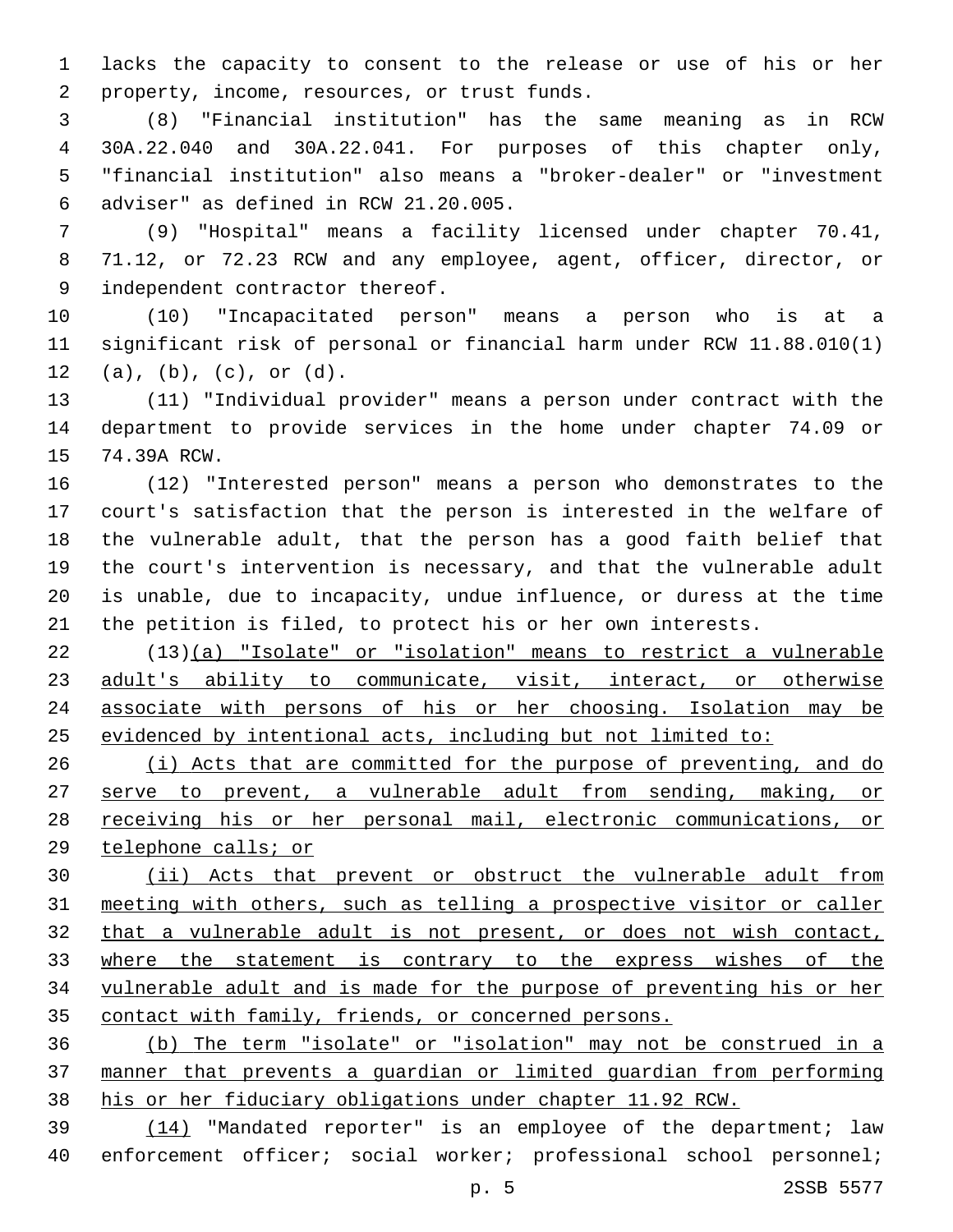individual provider; an employee of a facility; an operator of a facility; an employee of a social service, welfare, mental health, adult day health, adult day care, home health, home care, or hospice agency; county coroner or medical examiner; Christian Science practitioner; or health care provider subject to chapter 18.130 RCW.

 $((+14))$   $(15)$  "Mechanical restraint" means any device attached or adjacent to the vulnerable adult's body that he or she cannot easily remove that restricts freedom of movement or normal access to his or her body. "Mechanical restraint" does not include the use of devices, materials, or equipment that are (a) medically authorized, as required, and (b) used in a manner that is consistent with federal or state licensing or certification requirements for facilities, hospitals, or programs authorized under chapter 71A.12 RCW.

14 (( $(15)$ )) (16) "Neglect" means (a) a pattern of conduct or inaction by a person or entity with a duty of care that fails to provide the goods and services that maintain physical or mental health of a vulnerable adult, or that fails to avoid or prevent physical or mental harm or pain to a vulnerable adult; or (b) an act or omission by a person or entity with a duty of care that demonstrates a serious disregard of consequences of such a magnitude as to constitute a clear and present danger to the vulnerable adult's health, welfare, or safety, including but not limited to conduct 23 prohibited under RCW 9A.42.100.

24 (( $(16)$ )) (17) "Permissive reporter" means any person, including, but not limited to, an employee of a financial institution, attorney, or volunteer in a facility or program providing services for 27 vulnerable adults.

28 (( $(17)$ )) (18) "Physical restraint" means the application of physical force without the use of any device, for the purpose of restraining the free movement of a vulnerable adult's body. "Physical restraint" does not include (a) briefly holding without undue force a vulnerable adult in order to calm or comfort him or her, or (b) holding a vulnerable adult's hand to safely escort him or her from 34 one area to another.

35 (( $(18)$ ) (19) "Protective services" means any services provided by the department to a vulnerable adult with the consent of the vulnerable adult, or the legal representative of the vulnerable adult, who has been abandoned, abused, financially exploited, neglected, or in a state of self-neglect. These services may include, but are not limited to case management, social casework, home care,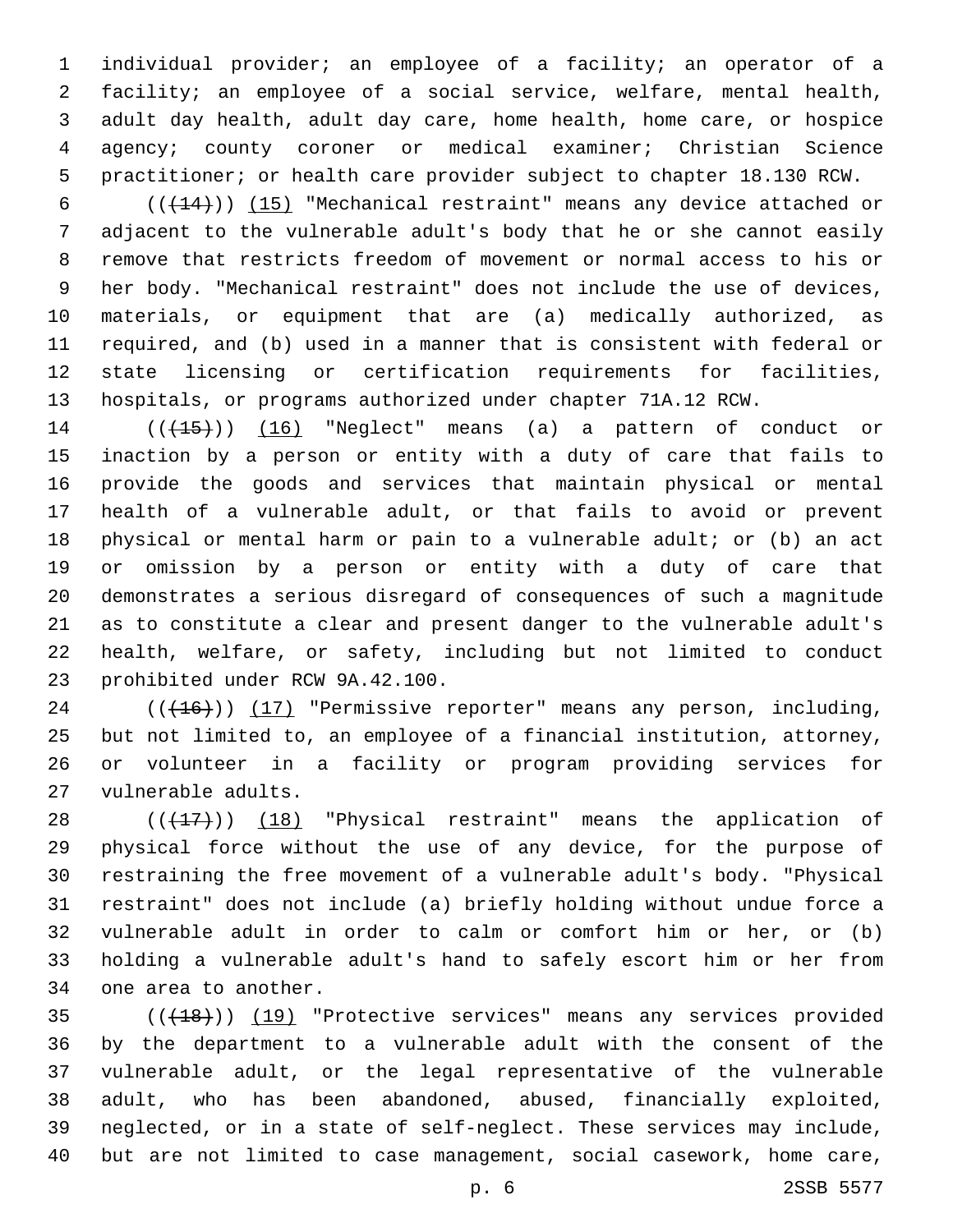placement, arranging for medical evaluations, psychological evaluations, day care, or referral for legal assistance.

3 (( $(19)$ ) (20) "Self-neglect" means the failure of a vulnerable adult, not living in a facility, to provide for himself or herself the goods and services necessary for the vulnerable adult's physical or mental health, and the absence of which impairs or threatens the vulnerable adult's well-being. This definition may include a vulnerable adult who is receiving services through home health, hospice, or a home care agency, or an individual provider when the neglect is not a result of inaction by that agency or individual 11 provider.

12  $((+20))$   $(21)$  "Social worker" means:

(a) A social worker as defined in RCW 18.320.010(2); or

 (b) Anyone engaged in a professional capacity during the regular course of employment in encouraging or promoting the health, welfare, support, or education of vulnerable adults, or providing social services to vulnerable adults, whether in an individual capacity or as an employee or agent of any public or private organization or 19 institution.

20  $((+21))$   $(22)$  "Vulnerable adult" includes a person:

 (a) Sixty years of age or older who has the functional, mental, or physical inability to care for himself or herself; or

(b) Found incapacitated under chapter 11.88 RCW; or

 (c) Who has a developmental disability as defined under RCW 71A.10.020; or25

26 (d) Admitted to any facility; or

 (e) Receiving services from home health, hospice, or home care agencies licensed or required to be licensed under chapter 70.127 29 RCW; or

(f) Receiving services from an individual provider; or

 (g) Who self-directs his or her own care and receives services 32 from a personal aide under chapter 74.39 RCW.

 **Sec. 3.** RCW 11.92.043 and 2011 c 329 s 3 are each amended to 34 read as follows:

35  $(1)$  It ((shall be)) is the duty of the guardian or limited 36 quardian of the person:

 (( $(1)$ )) (a) To file within three months after appointment a 38 personal care plan for the incapacitated person, which ((shall)) must 39 include  $((+a))$   $(i)$  an assessment of the incapacitated person's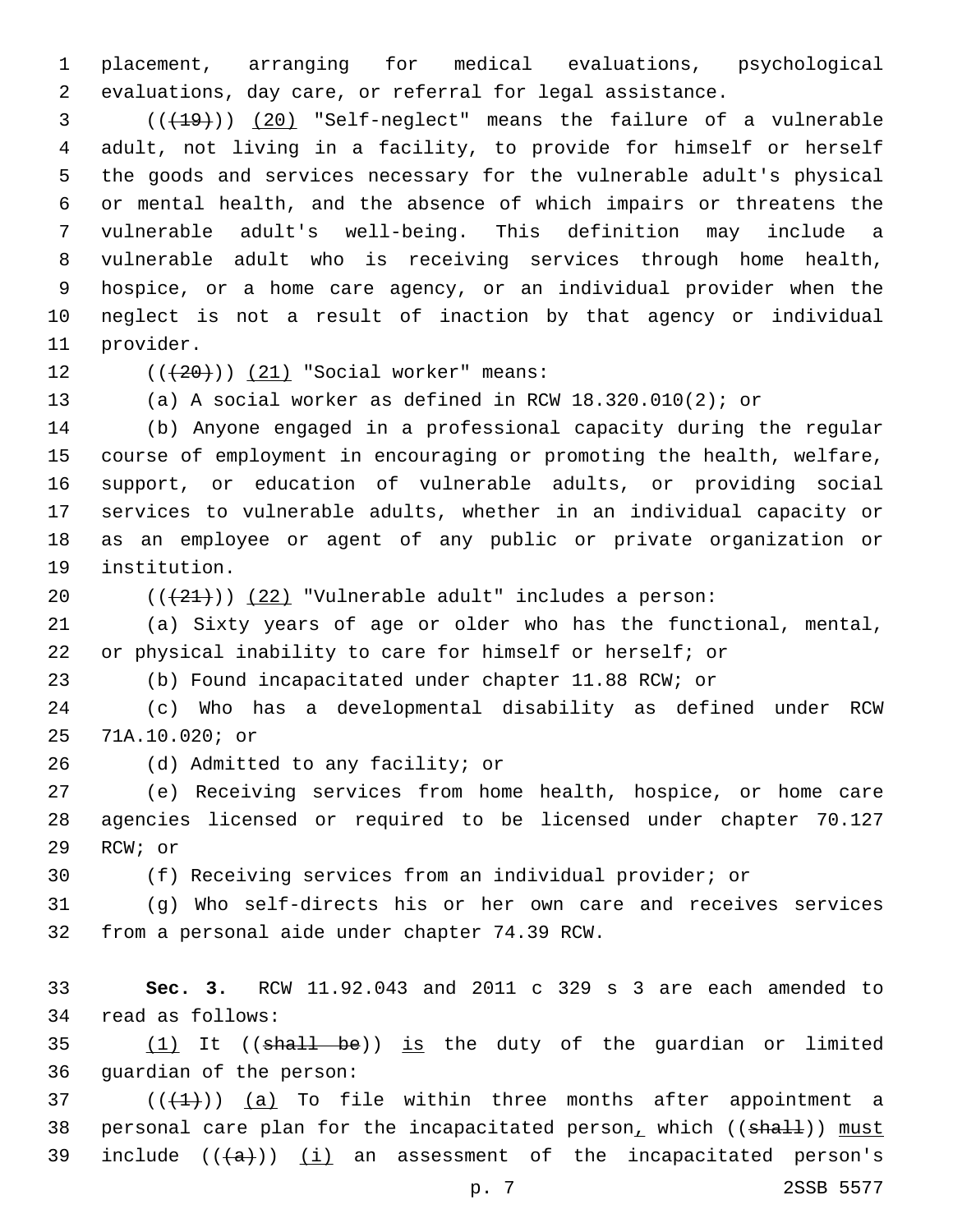1 physical, mental, and emotional needs and of such person's ability to 2 perform or assist in activities of daily living, and  $((+b))$  (ii) the 3 guardian's specific plan for meeting the identified and emerging personal care needs of the incapacitated person.4

5 ( $(\frac{2}{2})$ ) (b) To file annually or, where a guardian of the estate 6 has been appointed, at the time an account is required to be filed 7 under RCW 11.92.040, a report on the status of the incapacitated 8 person, which shall include:

9  $((+a))$   $(i)$  The address and name of the incapacitated person and 10 all residential changes during the period;

11 (((+b)) (ii) The services or programs ((which)) that the 12 incapacitated person receives;

13  $((+e))$  ( $iii)$  The medical status of the incapacitated person;

14  $((+d))$   $(iv)$  The mental status of the incapacitated person<sub>1</sub> 15 including reports from mental health professionals on the status of 16 the incapacitated person, if any exist;

17  $((+e))$   $(v)$  Changes in the functional abilities of the 18 incapacitated person;

19  $((\text{+f}))(\text{v}i)$  Activities of the guardian for the period;

20  $((+g+))$   $(vii)$  Any recommended changes in the scope of the 21 authority of the guardian;

 $22$  (( $\left(\frac{h}{h}\right)$ ) (viii) The identity of any professionals who have 23 assisted the incapacitated person during the period;

24  $((\overline{i}(\overline{i})\overline{i}))$   $(ix)(A)$  Evidence of the guardian or limited guardian's 25 successful completion of any standardized training video or web cast 26 for guardians or limited guardians made available by the 27 administrative office of the courts and the superior court when the 28 guardian or limited guardian:  $((+A))$  (I) Was appointed prior to July 29 22, 2011;  $((+B))$   $(II)$  is not a certified professional guardian or 30 financial institution authorized under RCW 11.88.020; and  $((\{C\}))$ 31 (III) has not previously completed the requirements of RCW 32 11.88.020(3). The training video or web cast must be provided at no 33 cost to the quardian or limited quardian.

34 (( $(\frac{1+i}{1})$ ) (B) The superior court may, upon ( $(\frac{1}{2})$ ) petition by the 35 guardian or limited guardian( $(\div)$ ) or ( $(\overline{\{B\}})$ ) any other method as 36 provided by local court rule:

 (I) For good cause, waive this requirement for guardians 38 appointed prior to July 22, 2011. Good cause ((shall)) requires evidence that the guardian already possesses the requisite knowledge to serve as a guardian without completing the training. When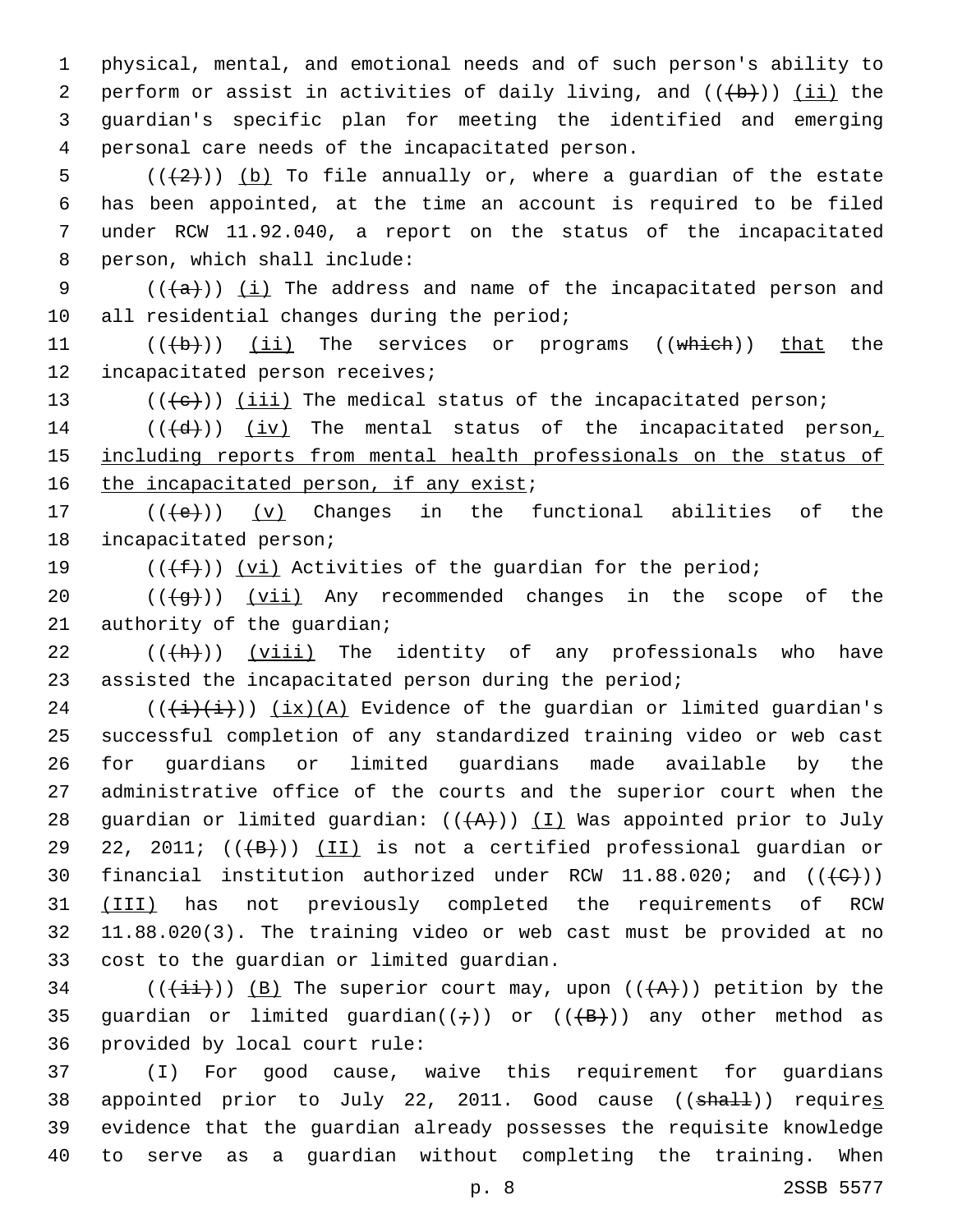determining whether there is good cause to waive the training 2 requirement, the court ((shall)) must consider, among other facts, the length of time the guardian has been serving the incapacitated person; whether the guardian has timely filed all required reports with the court; whether the guardian is monitored by other state or local agencies; and whether there have been any allegations of abuse, neglect, or a breach of fiduciary duty against the guardian; or

 (II) Extend the time period for completion of the training 9 requirement for ninety days; and

 $((+\frac{1}{2}))(x)$  Evidence of the guardian or limited guardian's successful completion of any additional or updated training video or web cast offered by the administrative office of the courts and the superior court as is required at the discretion of the superior court unless the guardian or limited guardian is a certified professional guardian or financial institution authorized under RCW 11.88.020. The training video or web cast must be provided at no cost to the 17 guardian or limited guardian.

18  $((+3+))$   $(c)$  To report to the court within thirty days any substantial change in the incapacitated person's condition, or any 20 changes in residence of the incapacitated person.

 $(1 + 4)$ ) (d) To inform any person entitled to special notice of 22 proceedings under RCW 11.92.150 and any other person designated by 23 the incapacitated person as soon as possible, but in no case more 24 than five days, after the incapacitated person:

 (i) Makes a change in residence that is intended or likely to 26 last more than fourteen calendar days;

 (ii) Has been admitted to a medical facility for emergency or acute care in response to a life-threatening injury or medical condition that requires inpatient care; or

 (iii) Dies, in which case the notification must be made in person, by telephone, or by certified mail.

 (e) Consistent with the powers granted by the court, to care for and maintain the incapacitated person in the setting least restrictive to the incapacitated person's freedom and appropriate to the incapacitated person's personal care needs, assert the incapacitated person's rights and best interests, and if the incapacitated person is a minor or where otherwise appropriate, to see that the incapacitated person receives appropriate training and education and that the incapacitated person has the opportunity to 40 learn a trade, occupation, or profession.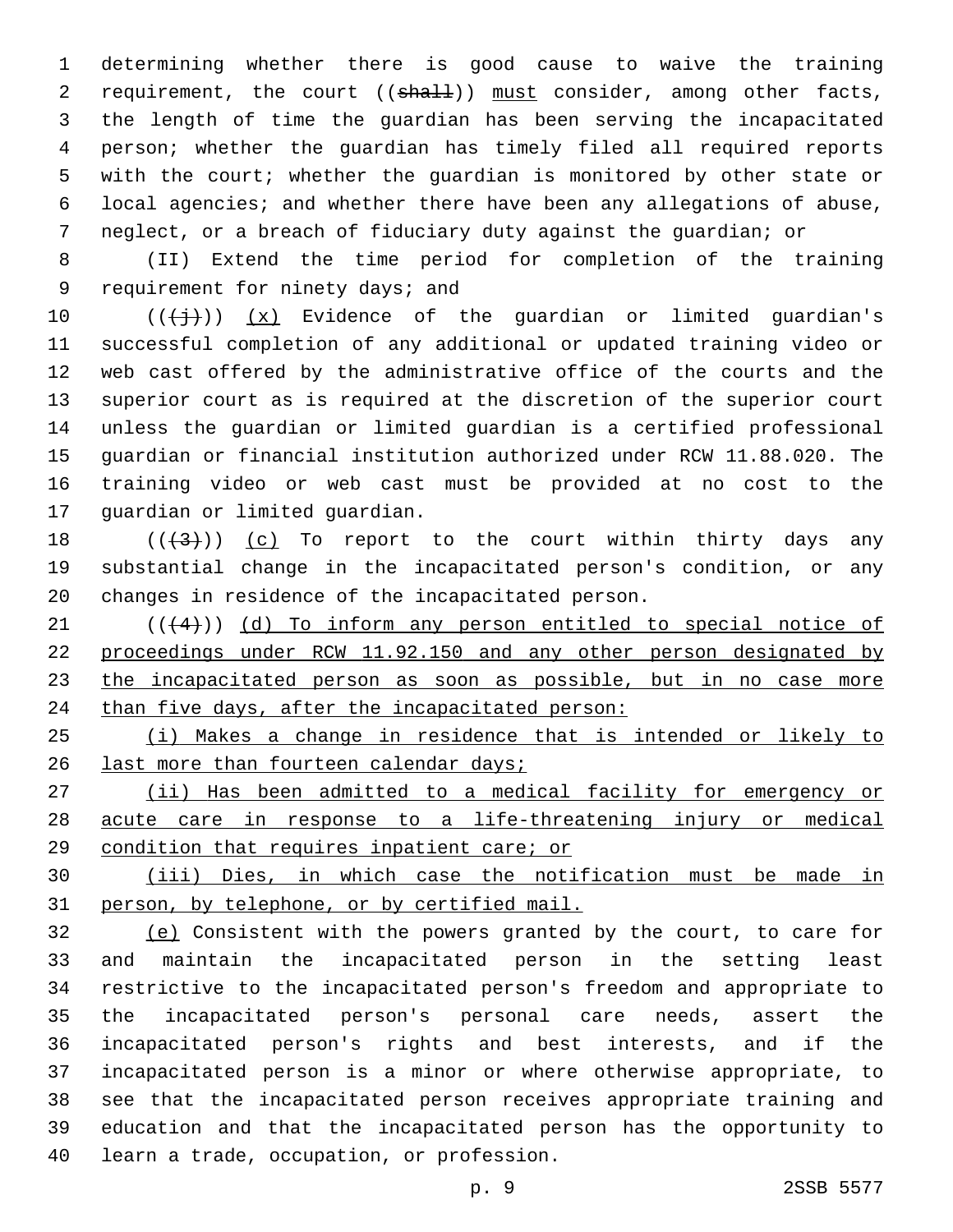$((+5))$   $(f)$  Consistent with RCW 7.70.065, to provide timely, informed consent for health care of the incapacitated person, except in the case of a limited guardian where such power is not expressly provided for in the order of appointment or subsequent modifying order as provided in RCW 11.88.125 as now or hereafter amended, the standby guardian or standby limited guardian may provide timely, informed consent to necessary medical procedures if the guardian or limited guardian cannot be located within four hours after the need for such consent arises. No guardian, limited guardian, or standby guardian may involuntarily commit for mental health treatment, observation, or evaluation an alleged incapacitated person who is unable or unwilling to give informed consent to such commitment unless the procedures for involuntary commitment set forth in chapter 14 71.05 or 72.23 RCW are followed. Nothing in this section ((shall)) 15 may be construed to allow a guardian, limited guardian, or standby 16 quardian to consent to:

17  $((+a))$  ( $(i)$  Therapy or other procedure which induces convulsion;

18  $((\{b\})$  (ii) Surgery solely for the purpose of psychosurgery;

19  $((+e))$  (iii) Other psychiatric or mental health procedures that restrict physical freedom of movement, or the rights set forth in RCW 21 71.05.217.

 (2) A guardian, limited guardian, or standby guardian who believes these procedures are necessary for the proper care and maintenance of the incapacitated person shall petition the court for an order unless the court has previously approved the procedure within the past thirty days. The court may order the procedure only after an attorney is appointed in accordance with RCW 11.88.045 if no attorney has previously appeared, notice is given, and a hearing is 29 held in accordance with RCW 11.88.040.

 NEW SECTION. **Sec. 4.** A new section is added to chapter 2.72 RCW 31 to read as follows:

 Subject to the availability of amounts specifically appropriated for this purpose, the office of public guardianship, in partnership with the office of the state long-term care ombuds, must develop and offer training targeted to the legal community and persons working in long-term care facilities regarding the different kinds of decision- making authority, including guardianship, authority granted under power of attorney, and surrogate health care decision-making authority. The training must include, at a minimum, information

p. 10 2SSB 5577